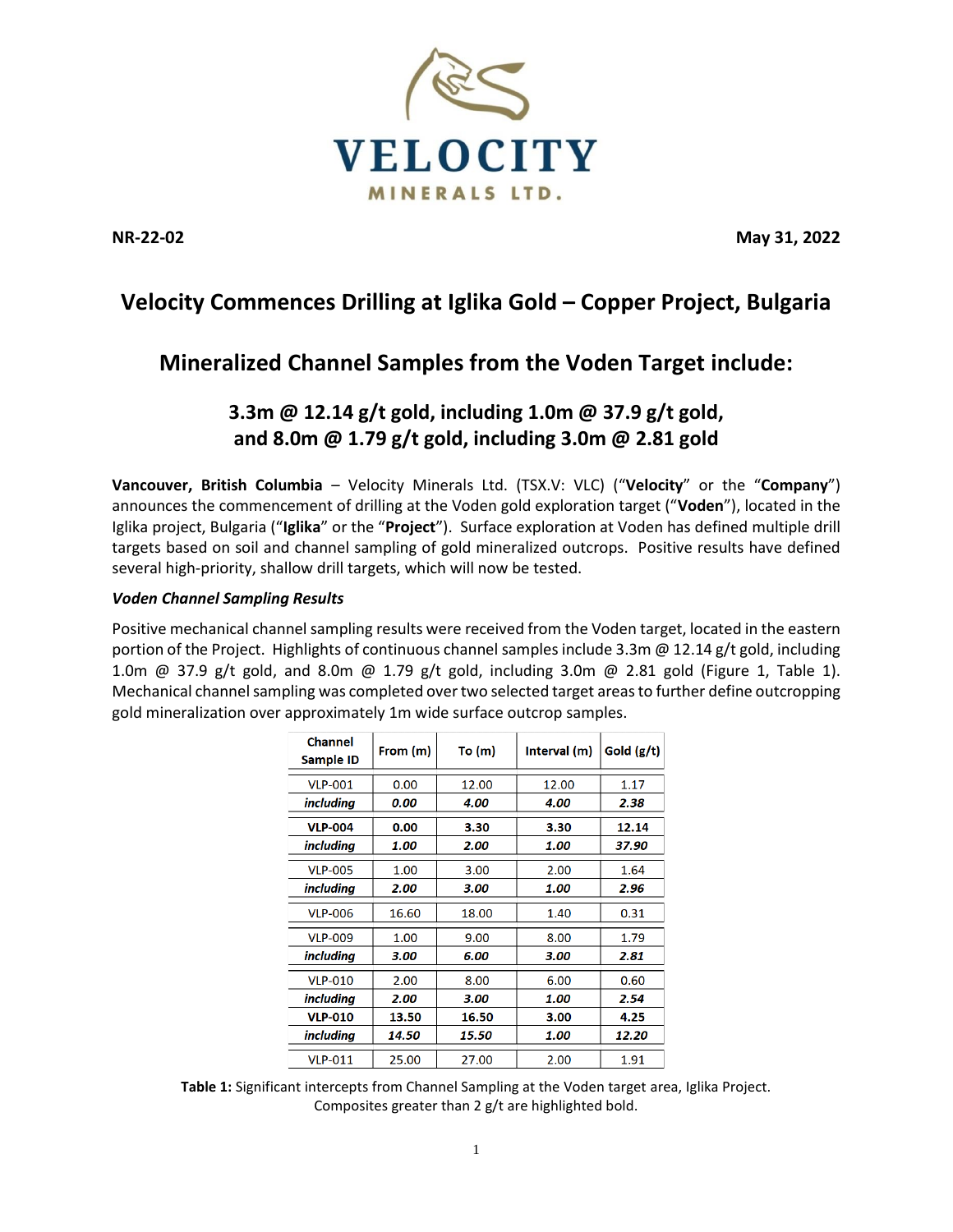#### **NR-22-02 Continued May 31, 2022**

## *Voden Drilling*

Drill targets at the Voden target are primarily defined by gold-in-soil anomalies, which occur over approximately 2 km strike length (east-west) by 0.5 km (north-south). Gold-in-soil values, ranging from below detection to >150 ppb, are supported by mineralization in rock chip samples peaking at 56 g/t gold. Results of mechanical channel sampling of outcrops are disclosed in this news release and provide further support for drill targets.

Mapping indicates that rocks underlying the Voden target are primarily metamorphosed granites and sediments (of assumed Paleozoic age), intruded by probable Upper Cretaceous dykes. Sampling of outcrops suggests that gold mineralization may be hosted within quartz and/or quartz-carbonate veinlets and stringers, which appear to occur within all lithologies and therefore all lithologies have potential to host gold mineralization. The area of gold anomalies is bounded to the south by a faulted contact with Paleozoic basement rocks.

Velocity is targeting discovery of near-surface gold mineralization. Phase I drilling is currently in progress and is designed to test for gold mineralization from surface to a depth of approximately 200m.



**Figure 1:** Map of the Voden target area, located in the eastern portion of the Iglika License, showing results of previously disclosed soil sampling and new results of channel sampling undertaken in two areas, as well as the location of planned drill holes.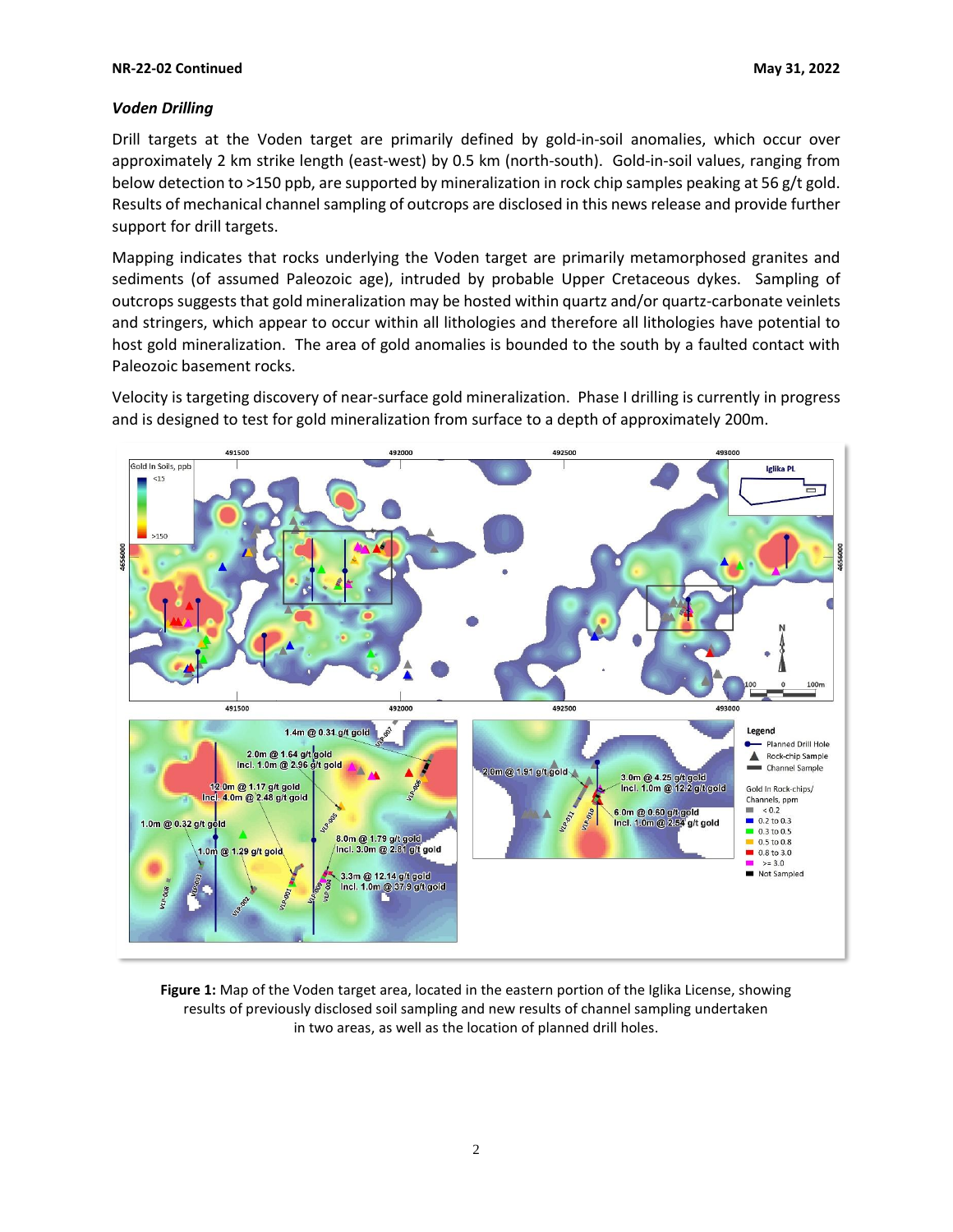## *Iglika Prospecting License*

Exploration to date within the large 100  $km^2$  Iglika prospecting license has included mapping, soil sampling, rock chip sampling, channel sampling, as well as extensive geophysics (ground magnetic survey and induced polarization survey). Exploration results define multiple drill targets at Iglika, of which the Voden target is the first to be tested. The Company plans on drill testing additional target areas at Iglika, in due course.

### *Incentive Stock Options*

The Company announces that it has granted 4,350,000 common share stock options (each, an "Option") to various directors, officers, employees and consultants of the Company and its affiliates. The Options entitle the holder to purchase shares at a price of \$0.30 per share (which price is 13% above the 5-day market VWAP) for a period of 5 years from the issue date. Options will vest over 3 years, beginning 6 months from the date of issue and vesting in equal tranches bi-annually thereafter. Including this issuance, the Company has now set Options representing 5.9% of the issued and outstanding stock.

### *Quality Assurance / Quality Control*

The work programs were designed and supervised by Daniel Marinov, RPGeo, the Company's Vice-President Operations, who is responsible for all aspects of the work, including the quality control/quality assurance program. Sample material was collected over about 5cm width and 2-3cm depth in channels cut by battery powered portable diamond saw, with sample volume approximately equivalent to a half HQ drill core with average weight of 3.1 kg (range 1.6 kg to 6.1 kg). The samples are collected over approximately 1.0m length (range 0.7m to 1.5m). On-site personnel at the project rigorously collect and track samples which are then security sealed and shipped to Eurotest-Control EAD laboratory in Sofia, Bulgaria. Samples used for the results described herein are prepared and analyzed by fire assay using an Aqua regia digest of 50-gram charge with Atomic Absorption Spectrometry finish in compliance with industry standards at Eurotest-Control EAD laboratory in Sofia, Bulgaria. When gold grade exceeds 10 g/t the assay is repeated using a 20-gram charge with gravimetric finish. A 0.5-gram sample split of the milled material is prepared and analyzed by Aqua regia digest and ICP-AES finish for 35 elements in compliance with industry standards at Eurotest-Control EAD laboratory. Field duplicate samples, blanks and independent controlled reference material (standards) are added to each batch of samples. All significant channel sample composites are calculated using a 0.2 g/t gold trigger, a minimum 0.5 g/t gold composite, and a maximum of 3 metres consecutive waste.

## **Qualified Person**

The technical content of this release has been approved for disclosure by Daniel Marinov, RPGeo, a Qualified Person as defined by NI 43-101 and the Company's Vice President Operations. Mr. Marinov is not independent of the Company as he is a director, officer, shareholder, and holds incentive stock options.

## **About Velocity Minerals Ltd.**

Velocity is an exploration and development company focused on southeastern Bulgaria. Velocity's strategy is to develop a low cost centralized "Hub and Spoke" operation whereby multiple projects within this emerging district produce concentrates for trucking to a central processing plant for production of doré. Velocity has a 70% interest in the Tintyava property, which includes the Rozino project, a 70% interest in the Momchil property, which includes the Obichnik project, a 70% interest in the Nadezhda property, which includes the Makedontsi project, and a 100% interest in the Iglika property. Velocity's management and board includes mining industry professionals with combined experience spanning Europe, Asia, and the Americas as employees of major mining companies as well as founders and senior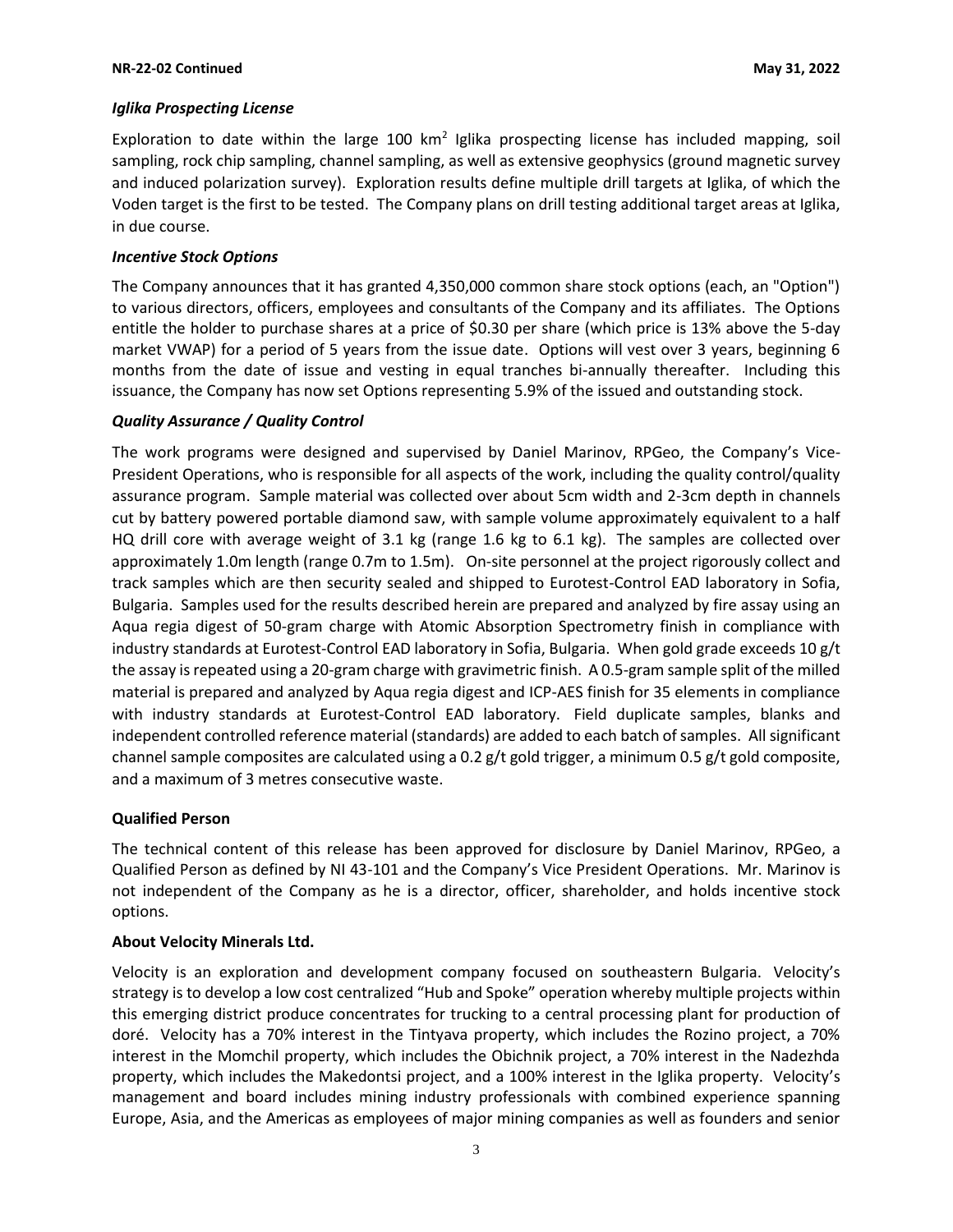#### **NR-22-02 Continued May 31, 2022**

executives of junior to mid-tier public companies. The team's experience includes all aspects of mineral exploration, resource definition, feasibility, finance, mine construction and mine operation as well as a track record in managing publicly listed companies.

On Behalf of the Board of Directors

"Keith Henderson"

President & CEO

For further information, please contact:

Keith Henderson Phone: +1-604-484-1233 E-mail: [info@velocityminerals.com](mailto:info@velocityminerals.com) Web: [www.velocityminerals.com](http://www.velocityminerals.com/)

Neither the TSX Venture Exchange nor its Regulation Services Provider (as that term is defined in policies of the TSX Venture Exchange) accepts responsibility for the adequacy or accuracy of this release.

This news release includes certain "forward-looking statements" within the meaning of applicable Canadian and U.S. securities legislation, including the *United States Private Securities Litigation Reform Act of 1995*. All statements, other than statements of historical fact, included herein including, but not limited to, statements with respect to future exploration and testing carried out on the Project; use of funds; and the future business and operations of the Company, are forward-looking statements. Often, but not always, forward looking statements can be identified by words such as "pro forma", "plans", "expects", "will", "may", "should", "budget", "scheduled", "estimates", "forecasts", "intends", "anticipates", "believes", "potential" or variations of such words including negative variations thereof, and phrases that refer to certain actions, events or results that may, could, would, might or will occur or be taken or achieved. In making the forward-looking statements in this news release, the Company has applied several material assumptions, including without limitation, market fundamentals will result in sustained precious metals demand and prices, the receipt of any necessary permits, licenses and regulatory approvals in connection with the future exploration and development of the Company's projects in a timely manner, the availability of financing on suitable terms for the exploration and development of the Company's projects and the Company's ability to comply with environmental, health and safety laws.

Forward looking information involves known and unknown risks, uncertainties and other factors which may cause the actual results, performance or achievements of the Company to differ materially from any future results, performance or achievements expressed or implied by the forward-looking information. Such risks and other factors include, among others, operating and technical difficulties in connection with mineral exploration and development and mine development activities for the Project, including the geological mapping, prospecting and sampling programs for the Project, actual results of exploration activities, estimation or realization of mineral reserves and mineral resources, the timing and amount of estimated future production, costs of production, capital expenditures, the costs and timing of the development of new deposits, if any, the availability of a sufficient supply of water and other materials, requirements for additional capital to fund the Company's business plan, future prices of precious metals, changes in general economic conditions, changes in the financial markets and in the demand and market price for commodities, possible variations in ore grade or recovery rates, possible failures of plants, equipment or processes to operate as anticipated, accidents, labour disputes and other risks of the mining industry, delays in obtaining governmental and regulatory approvals (including of the TSX Venture Exchange), permits or financing or in the completion of development or construction activities, risks relating to epidemics or pandemics such as COVID-19, including the impact of COVID–19 on the Company's business, financial condition and results of operations, changes in laws, regulations and policies affecting mining operations, hedging practices, currency fluctuations, title disputes or claims limitations on insurance coverage and the existence, timing and possible outcome of litigation, environmental issues and liabilities, risks related to joint venture operations, and risks related